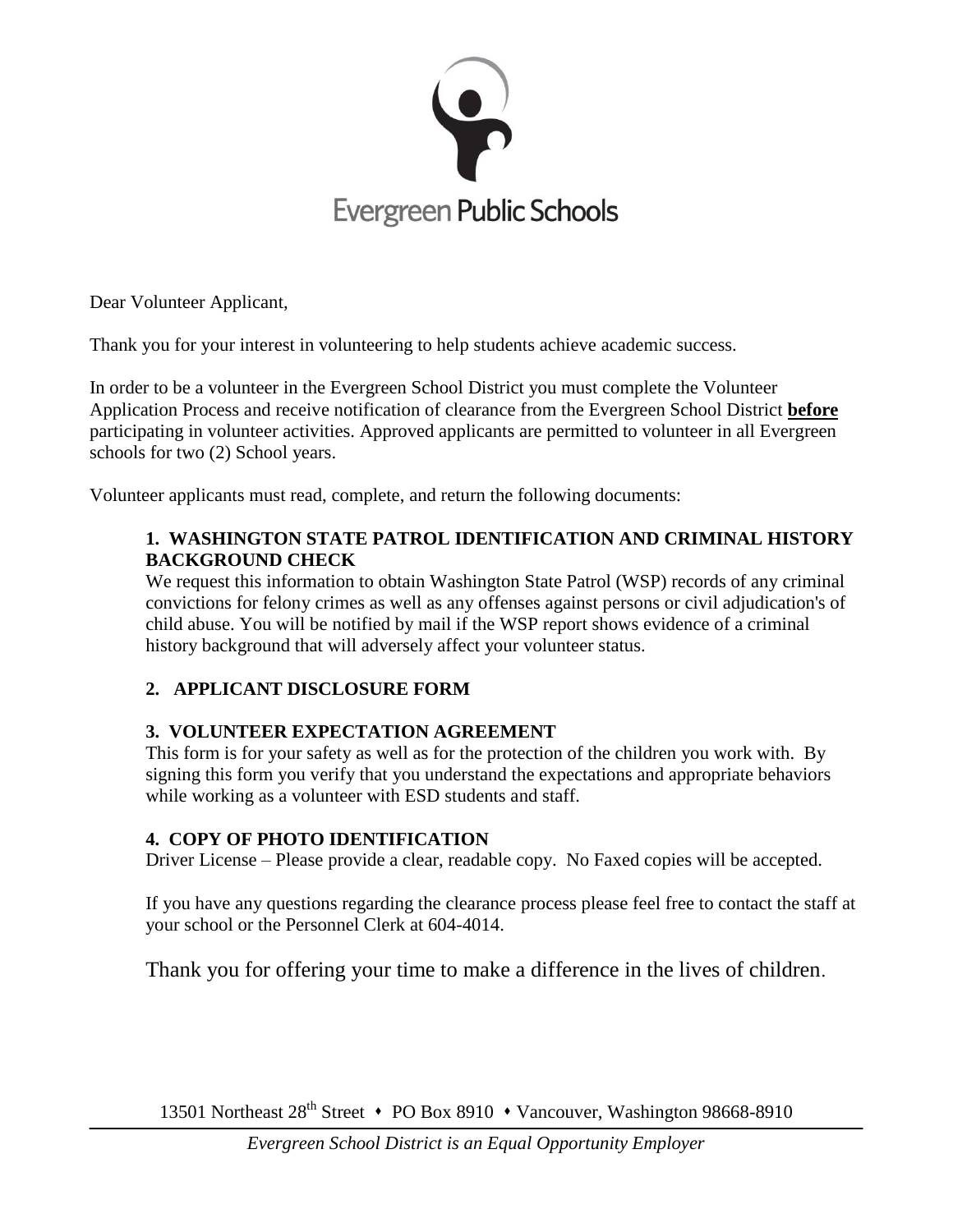

#### **13501 NE 28th St P.O. Box 8910 Vancouver, WA 98668 360-604-4014**

# **REQUEST FOR CRIMINAL HISTORY INFORMATION**

SCHOOL NAME:

aa**A**

(List all schools volunteering at)

| E                                                                                                    |     |                        |  |
|------------------------------------------------------------------------------------------------------|-----|------------------------|--|
| <b>SUBJECT INFORMATION:</b>                                                                          |     |                        |  |
|                                                                                                      |     |                        |  |
| Alias/Maiden Name: Alias Alias Antonio and Alias Alias Alias Alias Alias Alias Alias Alias Alias Ali |     |                        |  |
| Date of Birth: Date of Birth:                                                                        | Sex | Race: ________________ |  |

| <b>APPLICANTS INFORMATION:</b>                                                                                                                                                                                                 |                                                                                                                                                                                                                                                         |  |  |  |  |  |
|--------------------------------------------------------------------------------------------------------------------------------------------------------------------------------------------------------------------------------|---------------------------------------------------------------------------------------------------------------------------------------------------------------------------------------------------------------------------------------------------------|--|--|--|--|--|
|                                                                                                                                                                                                                                | DATE: Signature of Applicant: 2008 2010 2021 2022 2023 2024                                                                                                                                                                                             |  |  |  |  |  |
|                                                                                                                                                                                                                                |                                                                                                                                                                                                                                                         |  |  |  |  |  |
|                                                                                                                                                                                                                                |                                                                                                                                                                                                                                                         |  |  |  |  |  |
| City: the contract of the contract of the contract of the contract of the contract of the contract of the contract of the contract of the contract of the contract of the contract of the contract of the contract of the cont | State: The State of the State of the State of the State of the State of the State of the State of the State of the State of the State of the State of the State of the State of the State of the State of the State of the Sta<br>Zip:_________________ |  |  |  |  |  |

13501 Northeast 28<sup>th</sup> Street • PO Box 8910 • Vancouver, Washington 98668-8910

*Evergreen School District is an Equal Opportunity Employer*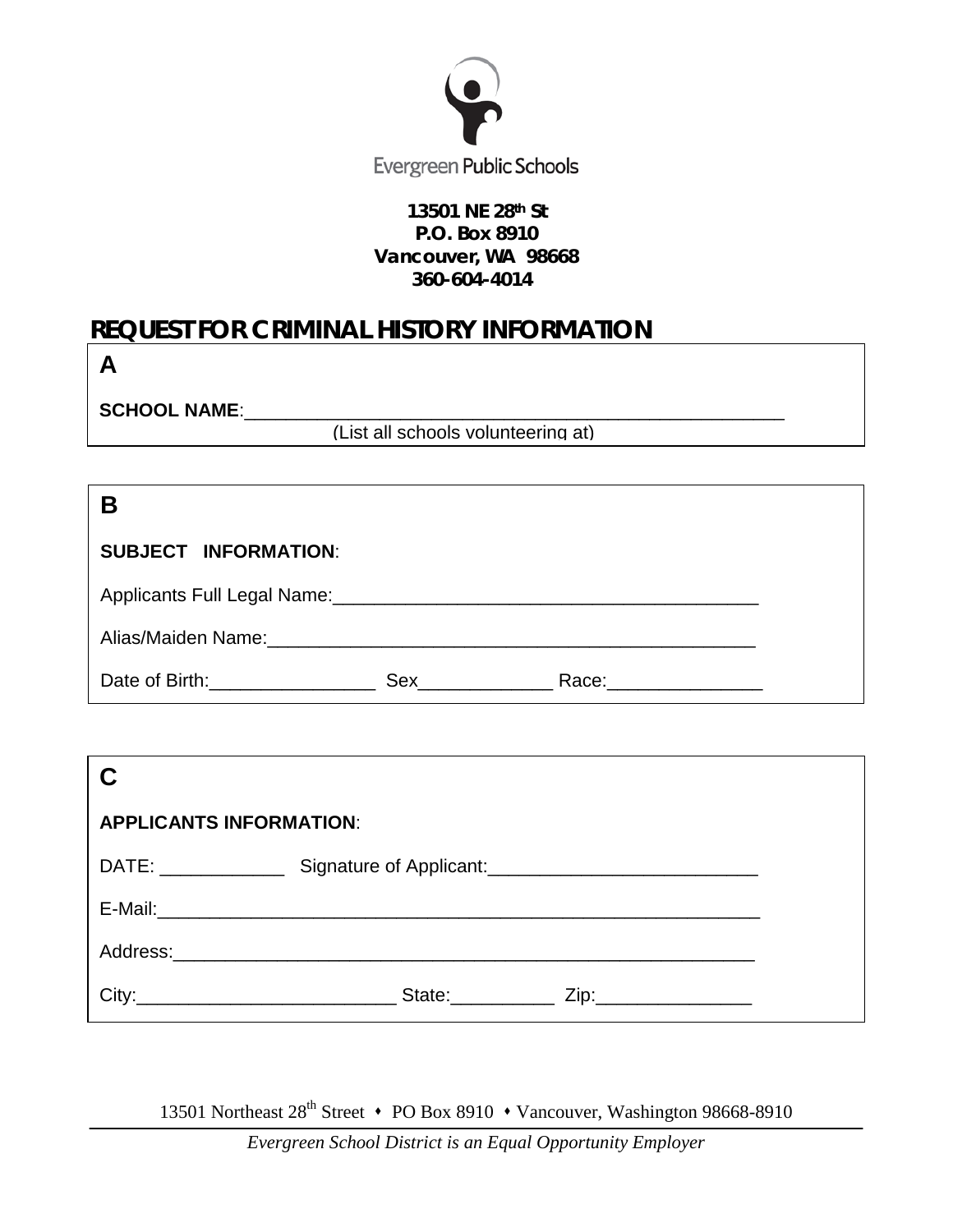#### **EVERGREEN SCHOOL DISTRICT NO. 114 Applicant Disclosure Form**

#### **Washington State Law requires applicants for prospective employment and volunteer positions to complete this form.**

Answer YES or NO to each listed item. If the answer is YES to any item, explain in the area provided, indicating the charge or finding, the date, and the court(s) involved.

1. Have you ever been convicted of any crimes against children or other persons as defined in Section 1 of Chapter 486, Laws of 1987, and listed as follows: Aggravated murder; first or second degree murder; first or second degree kidnapping; first, second, or third degree assault; first, second, or third degree rape; first, second, or third degree statutory rape; first or second degree robbery; first degree arson; first degree burglary; first or second degree manslaughter; first or second degree extortion; indecent liberties; incest; vehicular homicide; first degree promoting prostitution; communication with a minor; unlawful imprisonment; simple assault; sexual exploitation of minors; first or second degree criminal mistreatment; child abuse or neglect as defined in RCW 26.44.020; first or second degree custodial interference; malicious harassment; first, second, or third degree child molestation; first or second degree sexual misconduct with a minor; first or second degree rape of a child; patronizing a juvenile prostitute; child abandonment; promoting pornography; selling or distributing erotic material to a minor; custodial assault; violation of child abuse restraining order; child buying or selling; prostitution; or any of these crimes as they may be renamed in the future?

| ANSWER |  |  | IF YES, EXPLAIN BELOW. |  |  |  |
|--------|--|--|------------------------|--|--|--|
|--------|--|--|------------------------|--|--|--|

2. Have you ever been found in any dependency action under RCW 13.34.030 (2) (b) to have sexually assaulted or exploited any minor or to have physically abused any minor?

 $\_$  , and the set of the set of the set of the set of the set of the set of the set of the set of the set of the set of the set of the set of the set of the set of the set of the set of the set of the set of the set of th \_\_\_\_\_\_\_\_\_\_\_\_\_\_\_\_\_\_\_\_\_\_\_\_\_\_\_\_\_\_\_\_\_\_\_\_\_\_\_\_\_\_\_\_\_\_\_\_\_\_\_\_\_\_\_\_\_\_\_\_\_\_\_\_\_\_\_\_\_\_\_\_\_\_\_\_\_\_\_\_\_\_\_\_\_\_\_\_\_\_\_\_\_\_\_\_\_\_\_\_\_\_

\_\_\_\_\_\_\_\_\_\_\_\_\_\_\_\_\_\_\_\_\_\_\_\_\_\_\_\_\_\_\_\_\_\_\_\_\_\_\_\_\_\_\_\_\_\_\_\_\_\_\_\_\_\_\_\_\_\_\_\_\_\_\_\_\_\_\_\_\_\_\_\_\_\_\_\_\_\_\_\_\_\_\_\_\_\_\_\_\_\_\_\_\_\_\_\_\_\_\_\_\_\_ \_\_\_\_\_\_\_\_\_\_\_\_\_\_\_\_\_\_\_\_\_\_\_\_\_\_\_\_\_\_\_\_\_\_\_\_\_\_\_\_\_\_\_\_\_\_\_\_\_\_\_\_\_\_\_\_\_\_\_\_\_\_\_\_\_\_\_\_\_\_\_\_\_\_\_\_\_\_\_\_\_\_\_\_\_\_\_\_\_\_\_\_\_\_\_\_\_\_\_\_\_\_

ANSWER IF YES, EXPLAIN BELOW.

3. Have you ever been found by a court in a domestic relations proceeding under Title 26 RCW to have sexually abused or exploited any minor or to have physically abused any minor?

\_\_\_\_\_\_\_\_\_\_\_\_\_\_\_\_\_\_\_\_\_\_\_\_\_\_\_\_\_\_\_\_\_\_\_\_\_\_\_\_\_\_\_\_\_\_\_\_\_\_\_\_\_\_\_\_\_\_\_\_\_\_\_\_\_\_\_\_\_\_\_\_\_\_\_\_\_\_\_\_\_\_\_\_\_\_\_\_\_\_\_\_\_\_\_\_\_\_\_\_\_\_  $\_$  , and the set of the set of the set of the set of the set of the set of the set of the set of the set of the set of the set of the set of the set of the set of the set of the set of the set of the set of the set of th

ANSWER IF YES, EXPLAIN BELOW.

4. Have you ever been found in any disciplinary board final decision to have sexually abused or exploited any minor or to have physically abused any minor?

\_\_\_\_\_\_\_\_\_\_\_\_\_\_\_\_\_\_\_\_\_\_\_\_\_\_\_\_\_\_\_\_\_\_\_\_\_\_\_\_\_\_\_\_\_\_\_\_\_\_\_\_\_\_\_\_\_\_\_\_\_\_\_\_\_\_\_\_\_\_\_\_\_\_\_\_\_\_\_\_\_\_\_\_\_\_\_\_\_\_\_\_\_\_\_\_\_\_\_\_\_\_  $\_$  , and the set of the set of the set of the set of the set of the set of the set of the set of the set of the set of the set of the set of the set of the set of the set of the set of the set of the set of the set of th

ANSWER IF YES, EXPLAIN BELOW.

Pursuant to RCW 9A.72.085, I certify under penalty of perjury under the laws of the State of Washington that the foregoing is true and correct.

NOTE: Evergreen School District 114 is required to request the Washington State Patrol and FBI to make available a prospective applicant's record for convictions of offenses against children or other persons, adjudications of child abuse in a civil action, disciplinary board final decisions, and any subsequent criminal charges associated with the conduct that is the subject of the disciplinary board's final decision. Any misrepresentation or willful omission of facts shall be sufficient cause for disqualification of this application or termination of employment.

Applicant Name (Print) Applicant Signature

 $\_$  , and the set of the set of the set of the set of the set of the set of the set of the set of the set of the set of the set of the set of the set of the set of the set of the set of the set of the set of the set of th